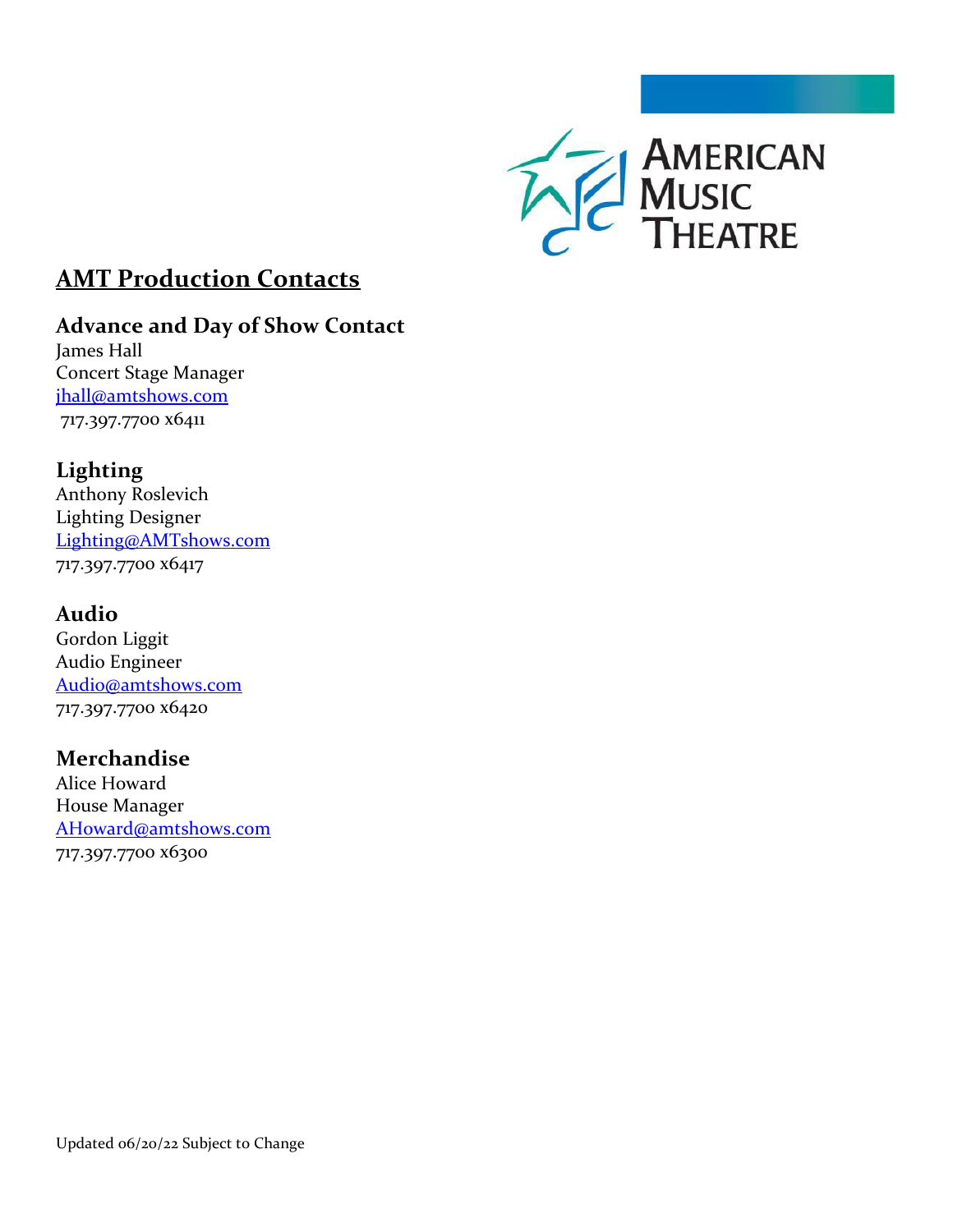# **Production Tech Specs**

American Music Theatre is a modern, 1607-seat, Proscenium Theater located in historic Lancaster, PA.

In addition to touring artists, AMT produces a series of Original Shows from April through December.

AMT requests that all current Stageplots, Input Lists, Tech Riders and Hospitality Riders be provided directly to the Production Department at least 4 weeks prior to arrival to ensure our ability to accommodate your requests.

AMT employs a dedicated and hard-working Production Team who look forward to making sure that your event is executed smoothly from load in to load out.

#### Stage Dimensions

- Proscenium Width: 56'
- Proscenium Height: 24'
- Stage Depth: 34' w/crossover behind US wall
- Apron: 13' at center line
- Trim Height: 24'
- Grid Height: 61'

### **Load-In & Parking**

Parking for tour busses and/or semi's is located directly behind the stage. Please see current parking lot spec for details.

There is shore power at the venue, located at the center of the back wall. There are (3) 50-amp RV receptacles for tour use along with (3) 20-amp GFCI receptacles below.

Loading doors at Stage level:

- Covered loading dock**, 7'11"** x 8' door
- Ramp to stage level, 12' x 12' door

#### **AC**

All Electrical needs including stage, sound and backline power must be advanced with AMT.

- 100A, 3-phase, to cam-loc's, SR
- 600A, 3-phase, to cam-loc's, SL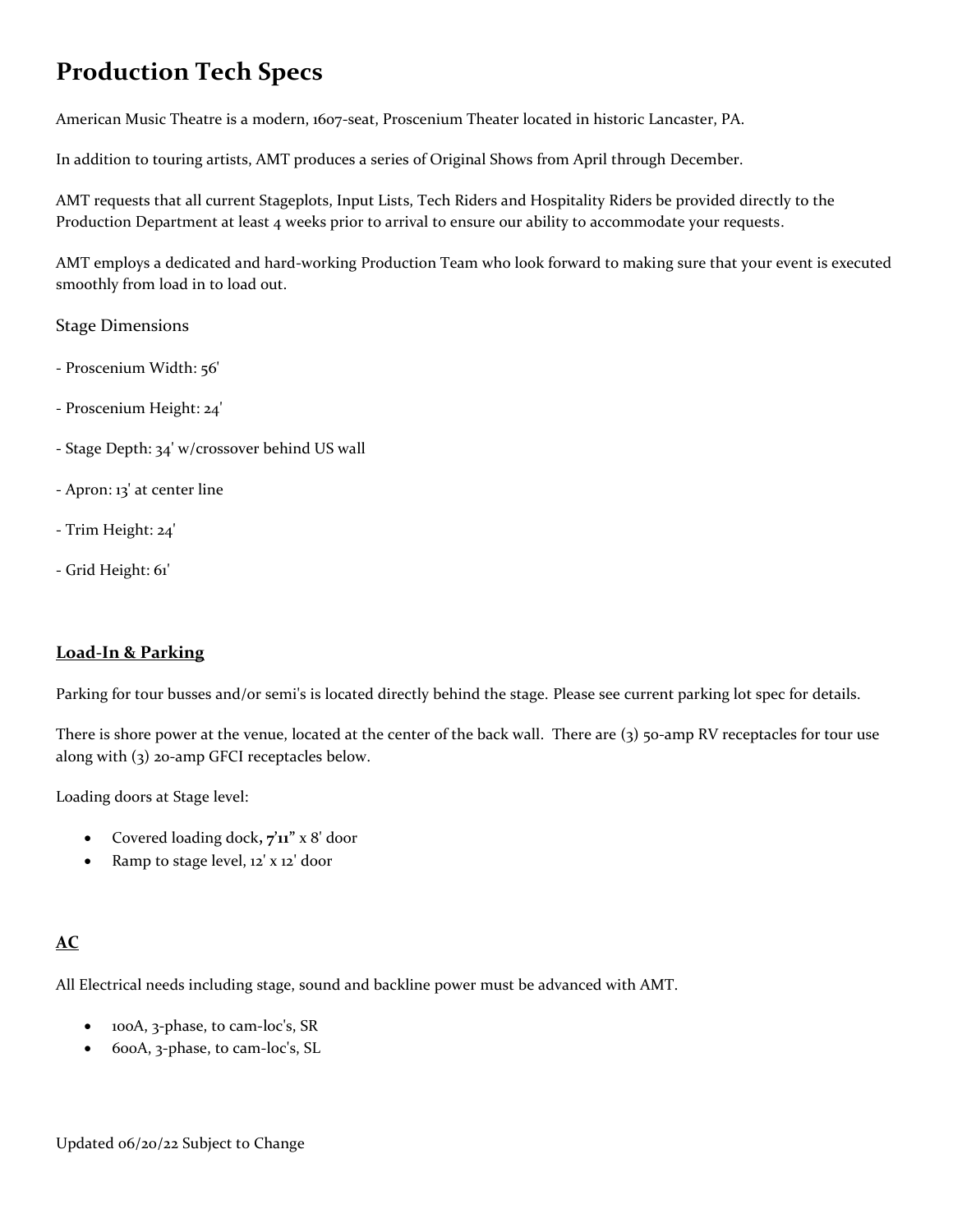### **Rigging**

All rigging needs must be advanced with AMT. We have accommodated very complex rigging plots for Broadway tours, but due to the construction of our grid, flexibility is required. All bridles must hang below the walking grid indicated below and pass through 10" loft wells to reach the high steel.

Loft wells run perpendicular to the proscenium at Center Line, and 9', 18', 27', and 36' L & R of Center

There are no FOH sound rigging points downstage of the proscenium, therefore most artists stack their PA on the apron as opposed to flying it.

FOH Lighting Truss rigging points are available. See the attached Rigging Plan.

AMT can usually clear linesets for moving lights, backdrops, etc. when advanced. With the current production, some linesets are not able to be cleared.

- High Steel: 61'
- Walking Grid: 55'

#### **Audio**

Our in-house PA System consists of a Clair Brothers C-Series line array and CS218 subs with Lab.gruppen amplification and DBX Driverack EQ. We also have (1) Yamaha PM5d-RH and (1) Yamaha CL-5. All other sound and backline needs must be advanced.

- State-of-the-art flown, stereo line array system; custom designed, built and installed by Clair Bros. Audio and Clair Solutions, summer 2018.
- The C-series line array is a 3-way box, boasting a frequency response of 60Hz 20KHz (+/-3db) and features Clair proprietary TruFit technology with continuously variable wave guides, custom-tailored to our room.
- There are eight  $(8)$  boxes per side and three  $(3)$  hung as a center-fill (on a separate matrix).
- Four (4) CS218 High-output Subs are flown, on a separate matrix, each consisting of 2x 18" drivers with power handling up to 2800W, each.
- Four (4) Clair FF2 front-fill speakers cover the downstage edge and are also driven from a separate matrix.
- The entire system is powered by Lab.gruppen Amplification and Lake Processing and will easily reach 110+ db (Aweighted) at FOH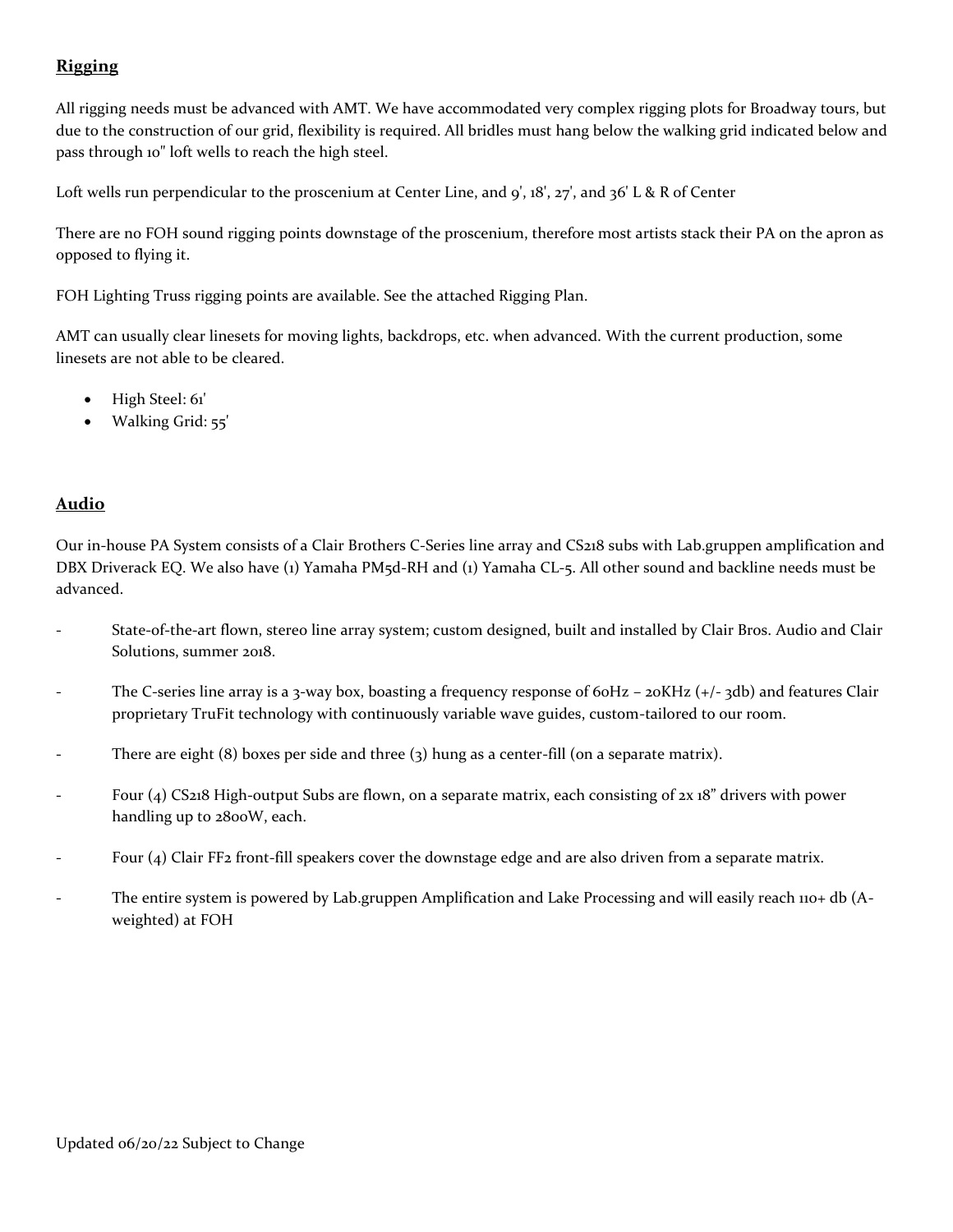### **Lighting**

AMT's house lighting plot is a "repertory plot" designed to accommodate our in-house productions as well as touring artists with minimal changes.

AMT can provide basic re-focusing to accommodate specific needs, however any necessary requirements above and beyond this must be advanced at least 2 weeks prior to arrival.

Lighting consists of  $(4)$  electrics, four side ladder positions, and two FOH catwalks.

Please see the attached lighting plot for more information.

- (3) Lycian 1275 Long Throw Follow Spot (on catwalk above seating)
- Black velour fiber-optic "star drop" as upstage backdrop (cannot move)
- Black velour fiber-optic "star legs" (2) per side
- Ultratech Radiance Hazer SL&SR

#### **Console:**

ETC EOS Console, with up to 80 submasters /playback faders and 4 DMX universes.

**Note to LD's who carry their own console:** Use of all AMT intelligent fixtures, conventionals, and scrollers in the plot requires four universes of DMX.

#### **Video**

AMT has two large projection screens (144"x192") hanging in the house on either side of the stage. Projecting onto these screens are Panasonic PT-EX800 LCD projectors at 7500 lumens each. These projectors are used for in-house preshow ads and can be used for IMAG or show video.

AMT can accept composite, VGA, and HDMI signals from stage right or the front of house booth.

AMT has (2) Sony 3 CCD cameras that can be used to provide IMAG.

#### **Staging**

• (10)  $4' \times 8'$  riser sections w/ skirting (misc. 12", 18" and 24" legs)